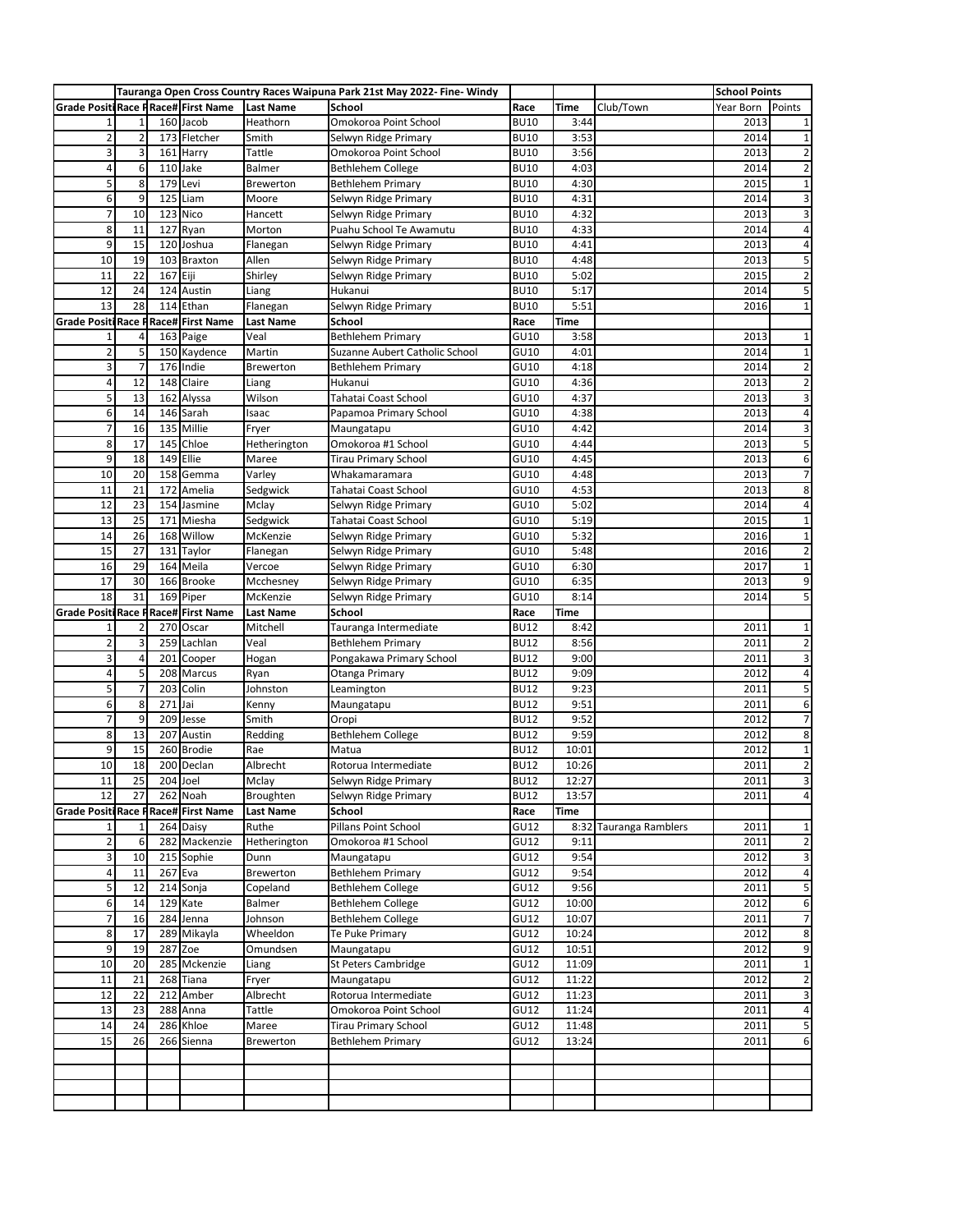|                                            |                 |     |                         |                               | Tauranga Open Cross Country Races Waipuna Park 21st May 2022- Fine- Windy |                     |                |                           | <b>School Points</b> |                |
|--------------------------------------------|-----------------|-----|-------------------------|-------------------------------|---------------------------------------------------------------------------|---------------------|----------------|---------------------------|----------------------|----------------|
|                                            |                 |     |                         |                               |                                                                           |                     |                |                           |                      |                |
| <b>Grade Positi Race PRace# First Name</b> |                 |     |                         | <b>Last Name</b>              | School                                                                    | Race                | Time           | Town/Club                 |                      |                |
|                                            | 2               |     | 383 Sam                 | Ruthe                         | Otumoetai Intermediate                                                    | <b>BU14</b>         |                | 10:30 Tauranga Ramblers   | 2009                 | 1              |
| 2                                          | $\overline{4}$  |     | 381 Jack                | Stirling                      | Fairfield Intermediate                                                    | <b>BU14</b>         |                | 11:29 Hamilton City Hawks | 2010                 | $\overline{2}$ |
| 3                                          | 5               | 382 | Max                     | <b>Stirling</b>               | Fairfield Intermediate                                                    | <b>BU14</b>         |                | 11:36 Hamilton City Hawks | 2010                 | 3              |
| 4                                          | 7               | 314 | Kingston                | Ryan                          | Rotorua Intermediate                                                      | <b>BU14</b>         |                | 11:59 Lake City           | 2009                 | 4              |
| 6                                          | 12              |     | 318 Nathan              | Theron                        | Papamoa Primary                                                           | <b>BU14</b>         |                | 12:33 Te Puke             | 2010                 | 5              |
| 7                                          | 14              | 317 | Josh                    | Smith                         | Tauranga Intermediate                                                     | <b>BU14</b>         |                | 12:47 Tauranga Ramblers   | 2009                 | 6              |
| 8                                          | 20              | 304 | Leo                     | Gray                          | Tauranga Intermediate                                                     | <b>BU14</b>         | 13:15          |                           | 2009                 | $1\,$          |
| 9                                          | 21              |     | 310 Rocco               | Luke                          | Tauranga Intermediate                                                     | <b>BU14</b>         | 13:21          |                           | 2010                 | $\overline{2}$ |
| 10                                         | 23              | 301 | Max                     | Balmer                        | <b>Bethlehem College</b>                                                  | <b>BU14</b>         |                | 13:26 Tauranga            | 2009                 | 3              |
| 11                                         | 29              | 300 | Luke                    | Balmer                        | <b>Bethlehem College</b>                                                  | <b>BU14</b>         | 14:05          |                           | 2010                 | 4              |
| 12                                         | 35              |     | 306 Josiah              | Kelemete                      | Tauranga Intermediate                                                     | <b>BU14</b>         | 14:23          |                           | 2009                 | 5              |
| 13                                         | 36              |     | 316 Junsei              | Shirley                       | Tauranga Intermediate                                                     | <b>BU14</b>         | 14:31          |                           | 2010                 | 6              |
| 14                                         | 38              | 312 | William                 | Ogilvy                        | Tauranga Intermediate                                                     | <b>BU14</b>         | 15:28          |                           | 2010                 | 7              |
| 15                                         | 45              | 303 | Ollie                   | Bray                          | Tauranga Intermediate                                                     | <b>BU14</b>         | 19.13          |                           | 2010                 | 8              |
| <b>Grade Positi</b>                        | Race P          |     | <b>Race# First Name</b> | <b>Last Name</b>              | School                                                                    | Race                | Time           | Town/Club                 |                      |                |
| 1                                          | $\mathbf{1}$    |     | 325 George              | Wyllie                        | Tauranga Boys College                                                     | <b>BU16</b>         |                | 10:23 Tauranga Ramblers   | 2007                 | $1\,$          |
| $\overline{\mathbf{c}}$                    | 3               |     | 324 Kayden              | Theron                        | Papamoa College                                                           | <b>BU16</b>         |                | 10:46 Te Puke             | 2008                 | $\mathbf{1}$   |
| 3                                          | 8               | 320 | Jamie                   | Cabusao                       | Papamoa College                                                           | <b>BU16</b>         |                | 12:10 Tauranga Ramblers   | 2007                 | $\overline{2}$ |
| 4                                          | 10              |     | 323 Silas               | Gann                          | No School                                                                 | <b>BU16</b>         | 12:29          |                           | 2007                 | 3              |
| 5                                          | 11              | 311 | Sam                     | McFarlane                     | Lakes HS Rotorua                                                          | <b>BU16</b>         | 12:29          |                           | 2008                 | $\overline{2}$ |
| <b>Grade Positi</b>                        | Race P          |     | <b>Race# First Name</b> | <b>Last Name</b>              | School                                                                    | Race                | Time           | Town/Club                 |                      |                |
|                                            | 13              |     | 337 Sophia              | Maltai-Spence                 | Mount MaunganuiIntermediate                                               | GU14                |                | 12:43 Te Puke             | 2010                 | $1\,$          |
| 2                                          | 15              |     | 328 Sobhán              | Cameron                       | Tauranga Intermediate                                                     | <b>GU14</b>         |                | 12:49 Tauranga            | 2010                 | $\overline{2}$ |
| 3                                          | 16              |     | 340 Grace               | Murgatroyd                    | Mount Maunganui Intermediate                                              | GU14                |                | 12:51 Te Puke             | 2010                 | 3              |
| 4                                          | 24              |     | 332 Kate                | Faitl                         | Otumoetai Intermediate                                                    | <b>GU14</b>         | 13:27          |                           | 2010                 | $\overline{4}$ |
| 5                                          | 25              |     | 336 Kyla                | Johnson                       | <b>Bethlehem College</b>                                                  | GU14                | 13:32          |                           | 2009                 | 1              |
| 7                                          | 30              |     | 338 Erin                | McKee                         | Cambridge Middle School                                                   | GU14                |                | 14:07 Cambridge           | 2009                 | $\overline{2}$ |
| 8                                          | 31              | 344 | Heidi                   | Rickard                       | Tauranga Intermediate                                                     | <b>GU14</b>         | 14:09          |                           | 2009                 | 3              |
| 9                                          | 32              |     | 380 Emily               | Heathorn                      | Otumoetai Intermediate                                                    | GU14                | 14:09          |                           | 2009                 | 4              |
| 10                                         | 33              | 327 | Olivia                  | <b>Brienne</b>                |                                                                           | GU14                | 14:11          | Cambridge                 | 2009                 | 5              |
| 11                                         | 34              | 348 | Nina                    | Varley                        | Cambridge Middle School<br>Whakamaramara                                  | GU14                | 14:19          |                           | 2009                 | 6              |
| 12                                         |                 | 333 | Polly                   |                               | Matahui School                                                            | <b>GU14</b>         |                |                           | 2009                 | $\overline{7}$ |
| 13                                         | 37<br>40        |     | 346 Zoe                 | George                        |                                                                           |                     | 15:02<br>15:39 |                           | 2010                 | 5              |
| 14                                         | 42              |     | 326 Stella              | Siddell                       | Tauranga Intermediate                                                     | GU14<br><b>GU14</b> | 15:42          |                           | 2010                 | 6              |
| 15                                         | 43              | 341 | Isobel                  | <b>Breidinger</b><br>Omundsen | Tauranga Intermediate<br>Tauranga Intermediate                            | GU14                | 16:00          |                           | 2010                 | $\overline{7}$ |
|                                            |                 |     | 345 Emily               |                               |                                                                           | <b>GU14</b>         |                |                           |                      |                |
| 18<br>16                                   | 46<br>44?       |     | 330 Lily                | Shearer<br>Cameron            | Tauranga Intermediate                                                     |                     | 24.38          |                           | 2010<br>2010         | 8              |
|                                            | 44?             |     |                         |                               | Tauranga Intermediate                                                     | GU14                | 18.44          |                           |                      | 8              |
| 17<br><b>Grade Positi</b>                  |                 |     | 335 Elsa                | Hogue                         | Tauranga Intermediate                                                     | <b>GU14</b>         | 19.12          |                           | 2009                 | 9              |
|                                            |                 |     | Race PRace# First Name  | <b>Last Name</b>              | School                                                                    | Race                | Time           | Town/Club                 |                      |                |
| 1                                          | 6               |     | 370 Eleanor             | Pugh                          | <b>Bethlehem College</b>                                                  | GU16                |                | 11:40 Tauranga Ramblers   | 2008                 | 1              |
| 2                                          | 9               |     | 371 Bronwen             | Rees-Jones                    | Cambridge High School                                                     | GU16                |                | 12:13 Cambridge           | 2007                 | $1\,$          |
| 3                                          | $\overline{17}$ |     | 368 Nisha               | Moorfield                     | Hamilton Girls High School                                                | GU16                |                | 12:54 Hamilton City Hawks | 2008                 | $\overline{2}$ |
| 4                                          | 18              |     | 356 Carenza             | Elley                         | Hamilton Girls High School                                                | GU16                |                | 13:08 Hamilton City Hawks | 2008                 | 3              |
| 5                                          | 19              |     | 367 Sahara              | Katene                        | Rotorua Girls High School                                                 | GU16                | 13:14          |                           | 2008                 | 4              |
| 6                                          | 22              |     | 349 Dulcie              | Copeland                      | <b>Bethlehem College</b>                                                  | GU16                | 13:24          |                           | 2008                 | 5              |
| 7                                          | 26              |     | 379 Lily                | James                         | Te Awamutu College                                                        | GU16                |                | 13:47 Hamilton City Hawks | 2007                 | $\overline{2}$ |
| 8                                          | 27              |     | 366 Sophie              | Garrett                       | Otumoetai College                                                         | GU16                |                | 13:47 Tauranga Ramblers   | 2008                 | 6              |
| 6                                          | 28              |     | 343 Renee               | Price                         | Rotorua Girls HS                                                          | GU14                | 14:00          |                           | 2008                 | 7              |
| 9                                          | 39              |     | 375 Lillia              | Varley                        | Tauranga Girls College                                                    | GU16                | 15:32          |                           | 2007                 | 3              |
|                                            |                 |     |                         |                               |                                                                           |                     |                |                           |                      |                |
| <b>Grade Positi Race P</b>                 |                 |     | Race# First Name        | <b>Last Name</b>              | School                                                                    | Race                | Time           | Town/Club                 |                      |                |
|                                            | 2               |     | 412 Poppy               | Martin                        | John Paul College                                                         | W18                 |                | 15:46 Lake City Athletics | 2005                 | $1\,$          |
| $\overline{\mathbf{c}}$                    | 3               |     | 411 Lulu                | Johnson                       | Mount Maunganui College                                                   | W18                 |                | 16:13 Tauranga Ramblers   | 2005                 | $\overline{2}$ |
| 3                                          | 5               |     | 420 Renee               | Carey                         | St Paul Hamilton                                                          | W18                 |                | 17:05 Hamilton City Hawks | 2006                 | 1              |
| 4                                          | 6               |     | 408 Letizia             | Hay                           | St. Peter's, Cambridge                                                    | W18                 |                | 17:22 Hamilton City Hawks | 2006                 | $\overline{2}$ |
| 5                                          | $\overline{7}$  |     | 410 Charo               | Heijnen                       | Otumoetai College                                                         | W18                 |                | 17:41 Tauranga Ramblers   | 2005                 | 3              |
| 6                                          | 10              | 421 | Bella                   | Wyatt                         | Rotorua Lakes                                                             | W18                 |                | 19:26 Lake City Athletics | 2006                 | 3              |
| $\overline{7}$                             | 11              |     | 416 Grace               | Wisnewski                     | St Peters Cambridge                                                       | W18                 |                | 20:09 Hamilton City Hawks | 2005                 | 4              |
| <b>Grade Positi Race P</b>                 |                 |     | Race# First Name        | <b>Last Name</b>              | School                                                                    | Race                | Time           | Town/Club                 |                      |                |
|                                            | 8               | 406 | Tara                    | Sacke                         | Cambridge High School                                                     | W20                 |                | 18:37 Cambridge           | 2003                 | $\mathbf 1$    |
| 2                                          | 12              |     | 422 Alicia              | O'Conner                      | Hillcrest High School                                                     | W20                 |                | 20:22 Hamilton City Hawks | 2004                 | $1\,$          |
|                                            |                 |     |                         |                               |                                                                           |                     |                |                           |                      |                |
|                                            |                 |     |                         |                               |                                                                           |                     |                |                           |                      |                |